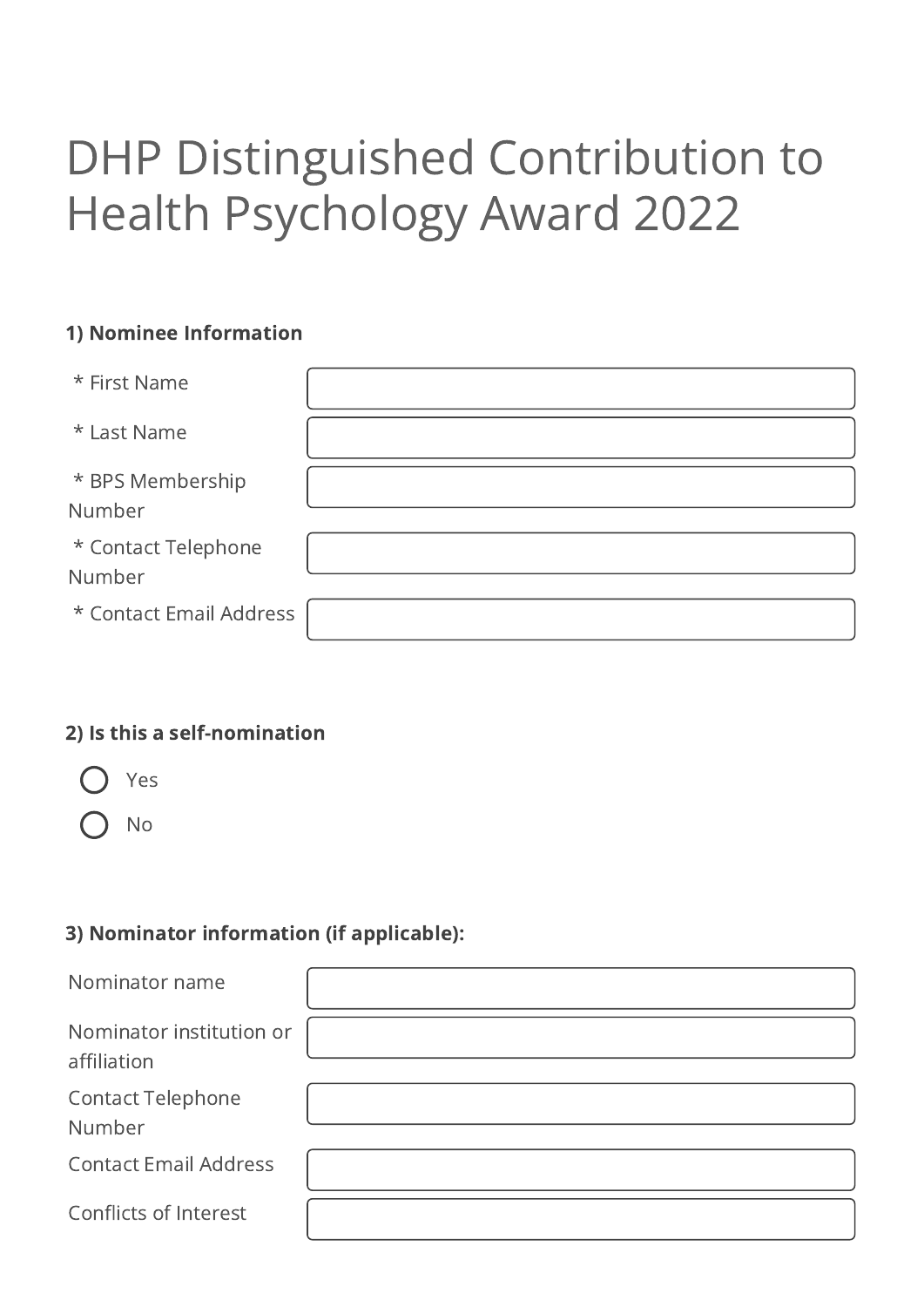4) \* Please provide a narrative highlighting the nominee's achievements and the grounds for the nomination, summary of the project and/or body of work that showcases distinguished contribution to health psychology (max 1000 words)

| Select files | drop files here to upload |
|--------------|---------------------------|
|              |                           |

By uploading this file, I confirm that the uploaded file does not have illegal content, and that my sharing the file does not infringe a third party's rights.

## 5) \* Please provide a copy of the nominee's curriculum vitae in a form published or authorised by the candidate with all personal/confidential information removed.

Select files... | and the set of the select files here to upload

By uploading this file, I confirm that the uploaded file does not have illegal content, and that my sharing the file does not infringe a third party's rights.

## 6) \* Please include two completed references from people who can support the details within the nomination. The references should be independent of the person submitting the nomination.



By uploading this file, I confirm that the uploaded file does not have illegal content, and that my sharing the file does not infringe a third party's rights.

#### 7) Please provide any relevant supporting information



Select files...  $\vert$ 

By uploading this file, I confirm that the uploaded file does not have illegal content, and that my sharing the file does not infringe a third party's rights.